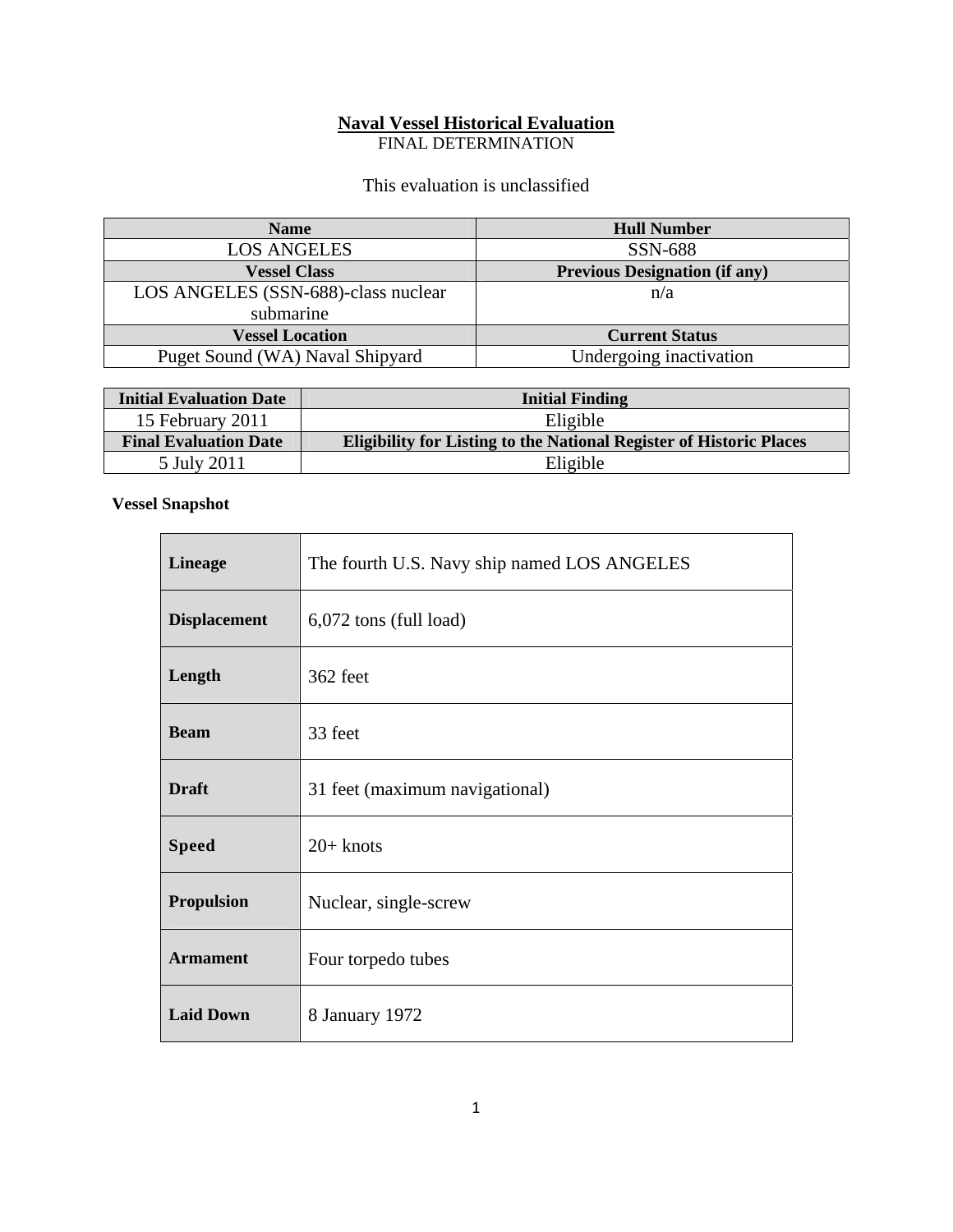| Launched              | 6 April 1974                                                 |
|-----------------------|--------------------------------------------------------------|
| <b>Built By</b>       | Newport News (VA) Shipbuilding and Dry Dock Corp.            |
| <b>Sponsor</b>        | Mrs. Anne Armstrong, Counsellor to the President of the U.S. |
| <b>Delivered</b>      | 2 November 1976                                              |
| <b>Commissioned</b>   | 13 November 1976                                             |
| <b>Decommissioned</b> | NVR does not give a decommissioning date                     |
| <b>Inactivated</b>    | 1 February 2010                                              |
| <b>Stricken</b>       | NVR does not give a strike date                              |

# **Vessel History**

| <b>Deployments</b>                 | Mediterranean 1977, Pacific Fleet, homeported at Pearl Harbor, HI, from 17<br>June 1978-6 August 1992, at Mare Island 6 August 1992 to 13 March 1995,<br>then Pearl Harbor from 13 March to end of extant Command History<br>Reports; deployed to Western Pacific (WestPac) 1979, Indian Ocean 1980,<br>WestPac 1981, WestPac/Indian Ocean 1982-1983, WestPac 1986, WestPac<br>1988-1989, Northern Pacific 1989, Northern Pacific 1990, Eastern Pacific<br>1990, Western Pacific 1991, Northern Pacific 1992 |
|------------------------------------|--------------------------------------------------------------------------------------------------------------------------------------------------------------------------------------------------------------------------------------------------------------------------------------------------------------------------------------------------------------------------------------------------------------------------------------------------------------------------------------------------------------|
| <b>Awards</b>                      | 3 Expeditionary Service Medals, 5 Meritorious Unit Commendations, 4 Navy<br>E Ribbons, 1 Navy Unit Commendation, 1 Secretary of the Navy Letter of<br>Commendation                                                                                                                                                                                                                                                                                                                                           |
| <b>Noteworthy</b><br><b>Events</b> | President James E. [Jimmy] Carter (the only U.S. President to qualify in submarines<br>during his USN career), along with first lady Rosalyn Carter, rode the ship on 27<br>May 1977 as the guest of Admiral Hyman G. Rickover, to observe the boat's<br>capabilities                                                                                                                                                                                                                                        |
| DANFS* Entry                       | In early stages of preparation                                                                                                                                                                                                                                                                                                                                                                                                                                                                               |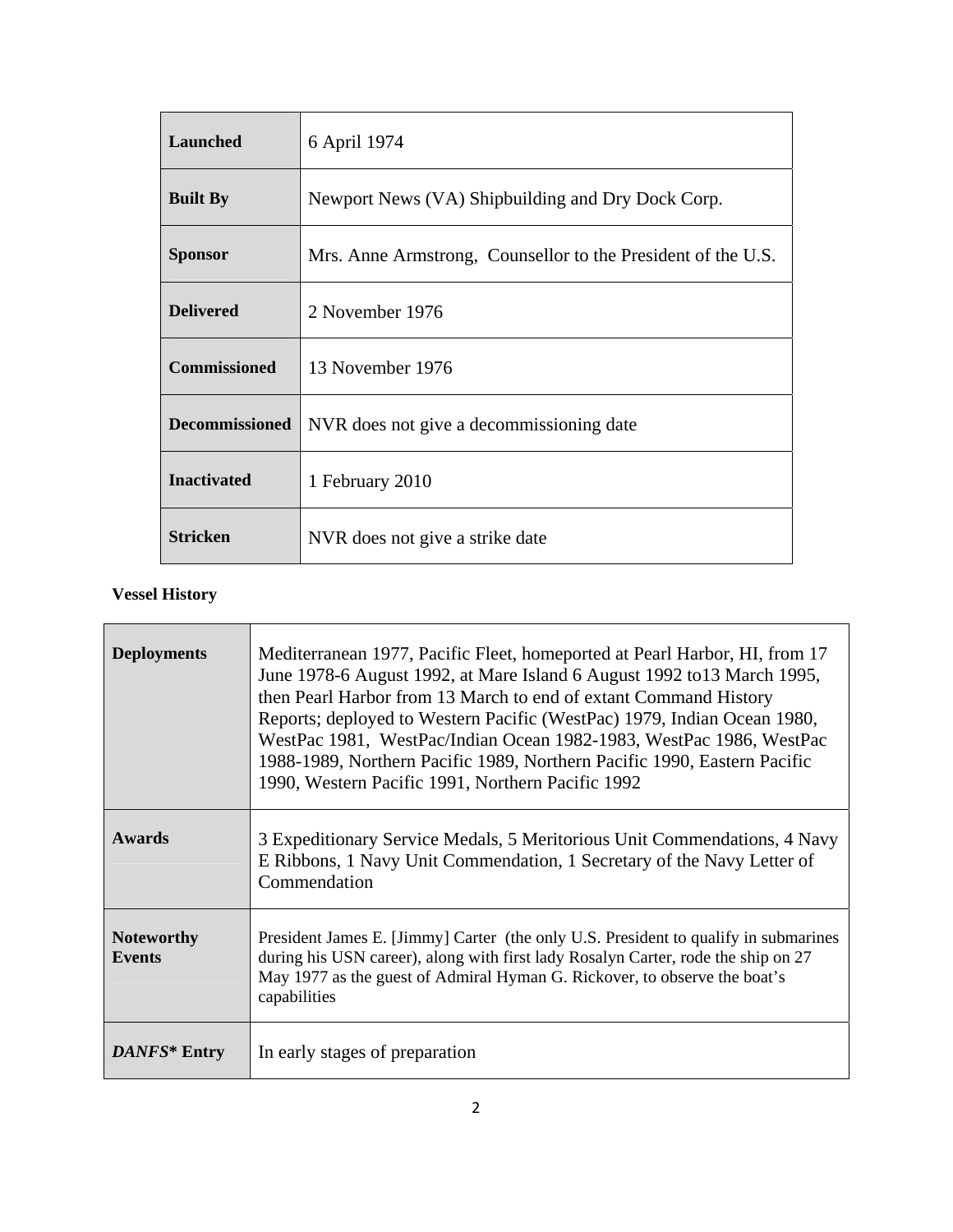## **Criteria Evaluation**<sup>1</sup>

| i.                                             | Was the vessel awarded an individual            | N <sub>o</sub>                                    |
|------------------------------------------------|-------------------------------------------------|---------------------------------------------------|
|                                                | <b>Presidential Unit Citation? (A</b>           |                                                   |
|                                                | <b>Presidential Unit Citation is awarded to</b> |                                                   |
|                                                | military units that have performed an           |                                                   |
|                                                | extremely meritorious or heroic act,            |                                                   |
|                                                | usually in the face of an armed enemy.)         |                                                   |
| ii.                                            | Did an individual act of heroism take           | No                                                |
|                                                | place aboard the vessel such that an            |                                                   |
|                                                | individual was subsequently awarded             |                                                   |
|                                                | the Medal of Honor or the Navy Cross?           |                                                   |
|                                                | (The Medal of Honor is awarded for              |                                                   |
|                                                | valor in action against an enemy force.         |                                                   |
|                                                | The Navy Cross is awarded for                   |                                                   |
|                                                | extraordinary heroism in action not             |                                                   |
|                                                | justifying an award of the Medal of             |                                                   |
|                                                | Honor.)                                         |                                                   |
|                                                | iii. Was a President of the United States was   | No                                                |
|                                                | assigned to the vessel during his or her        |                                                   |
|                                                | naval service?                                  |                                                   |
|                                                | iv. Was the vessel was the first to             | Yes. LOS ANGELES (SSN-688) was the first of a     |
|                                                | incorporate engineering, weapons                | class of new nuclear submarines designed to       |
|                                                | systems, or other upgrades that                 | replace the first generation of that type of ship |
|                                                | represent a revolutionary change in             | (STURGEON), and bridged the gap between that      |
|                                                | naval design or warfighting capabilities?       | generation and the current SEAWOLF and            |
|                                                |                                                 | VIRGINIA classes. LOS ANGELES incorporated        |
|                                                |                                                 | improved sound quieting and a larger propulsion   |
|                                                |                                                 | plant than previous classes.                      |
| $V_{\bullet}$                                  | Did some other historic or socially             | N <sub>0</sub>                                    |
|                                                | significant event occur on board the            |                                                   |
|                                                | vessel?                                         |                                                   |
|                                                | Assessment of integrity of (as appropriate)     |                                                   |
| design, materials, workmanship, feeling and/or |                                                 |                                                   |
| association                                    |                                                 |                                                   |
|                                                | <b>Historical Evaluation Conclusion</b>         | Eligible                                          |

| <b>Sources</b> | LOS ANGELES (SSN-688) Command History/Command Operations Reports,<br>  1976-1995 [1998-2000 Classified], Miscellaneous Materials in LOS ANGELES |  |
|----------------|-------------------------------------------------------------------------------------------------------------------------------------------------|--|
|                |                                                                                                                                                 |  |
|                | (SSN-688) Source Folder and Ship Name and Sponsor Folder. NOTE: EXISTING                                                                        |  |

<sup>1</sup> Evaluation conducted using triggers established for naval vessels in *Program Comment for the Department of Navy for the Disposition of Historic Vessels*, issued by the Advisory Council for Historic Preservation on 15 March 2010.